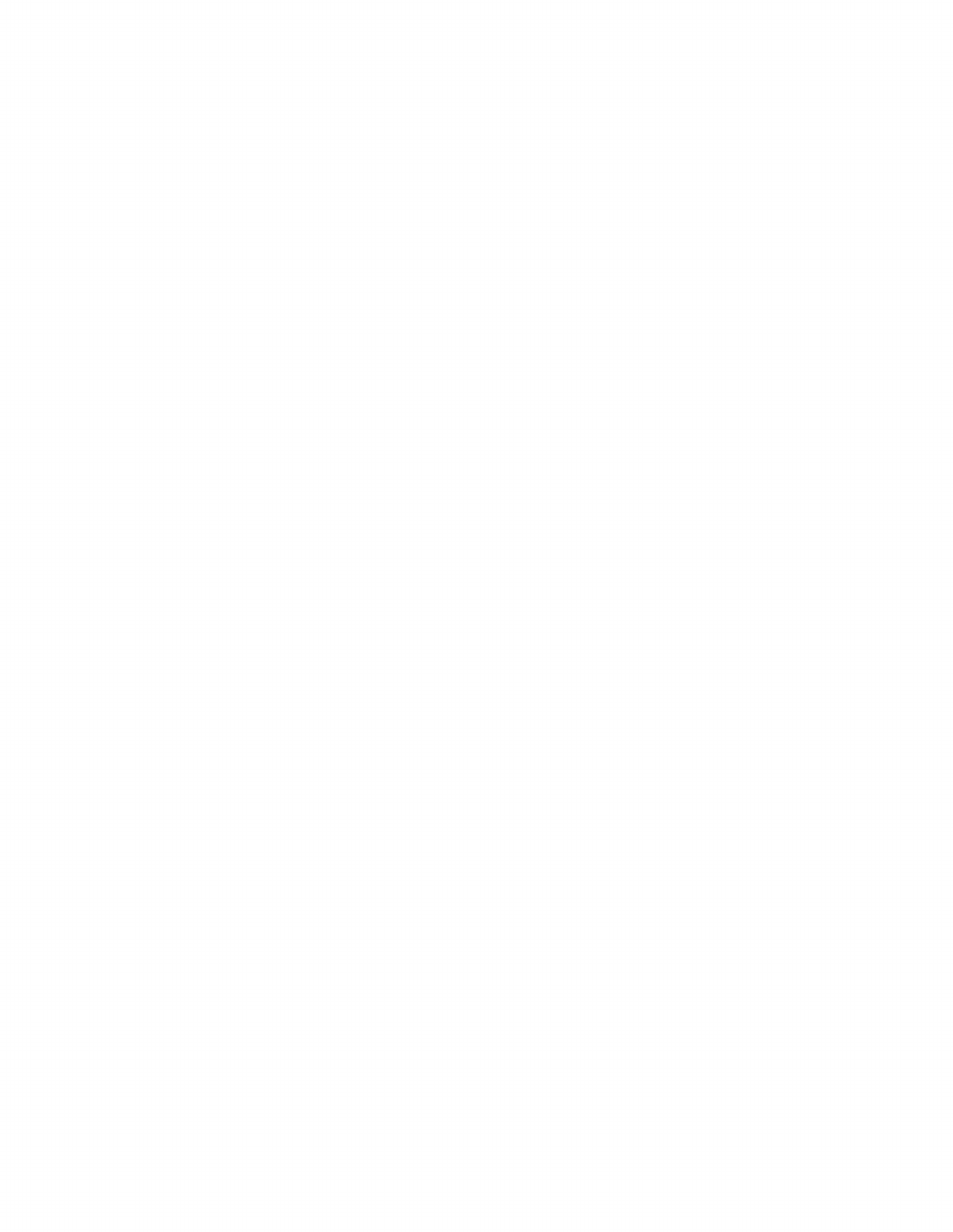notice. Since the last meeting, when the Board received the applicant's updated materials very late just prior to the meeting, the applicant has received, reviewed and addressed departmental comments,. including Planning and Engineering Department comments. Mr. Erikson went through the applicant's responses:

## 1) Planning Department

- Sidewalk: Applicant compliant with zoning bylaw

- Hardscape plaza: Zoning bylaw doesn't say it can't be by the driveway. For the Panera Bread application, the Planning Department said that due to the percentage of structure, there was no need for a pedestrian plaza.

- Landscaping: Applicant added.
- Firepit with 30-foot setback: Doesn't qualify as 'structure" under bylaw.
- Bike racks: Placed in front of building in revised plan.
- Parking space: Removed.
- 2 accesses: Project won't touch drives at all.
- Landscape buffer: Applicant created 20-foot-deep buffer.

#### 2) Engineeering

- Sewer privilege fee: Applicant will agree to; proposed grease traps okay.
- Drainage: Provided required conversation factor.

3) Design Review Board

- Building not parallel to street: Applicant has explained that that placement is not possible. Proposed canopy will be parallel.

- Hardscape plaza: DRB doesn't like and applicant doesn't, either.

4) Acton Water District: Applicant has no issue with AWD comments.

Ms. Green noted that the Board was likely to request another continuance. Ms. Adachi requested clarification from the Planning Department of the zoning provisions requiring the hardscape, and from the applicant of its lease area, which precluded the applicant's shifting the building position, and alteration/elimination of the current curb cuts; the lease area encompasses only the proposed building, barely extending beyond the south end and excluding the parking and accesses, which are shared. Ms. Adachi asked if the bollards were the only barriers for the outside patio: yes, with chains. Mr. Berry questioned the applicant's claim that traffic would decline relative to the former use as a McDonald's restaurant, and reiterated the request to the Planning Department for clarification of the hardscape requirement. Ms. Osman expressed a wish that the applicant and Planning Department work together in anticipation of the proposed zoning bylaw amendments that would go before 2016 Town Meeting; the applicant confirmed that it already was leasing, was going through due diligence and thereafter would start construction. Mr. Chang asked when the applicant expected to open: as soon as possible;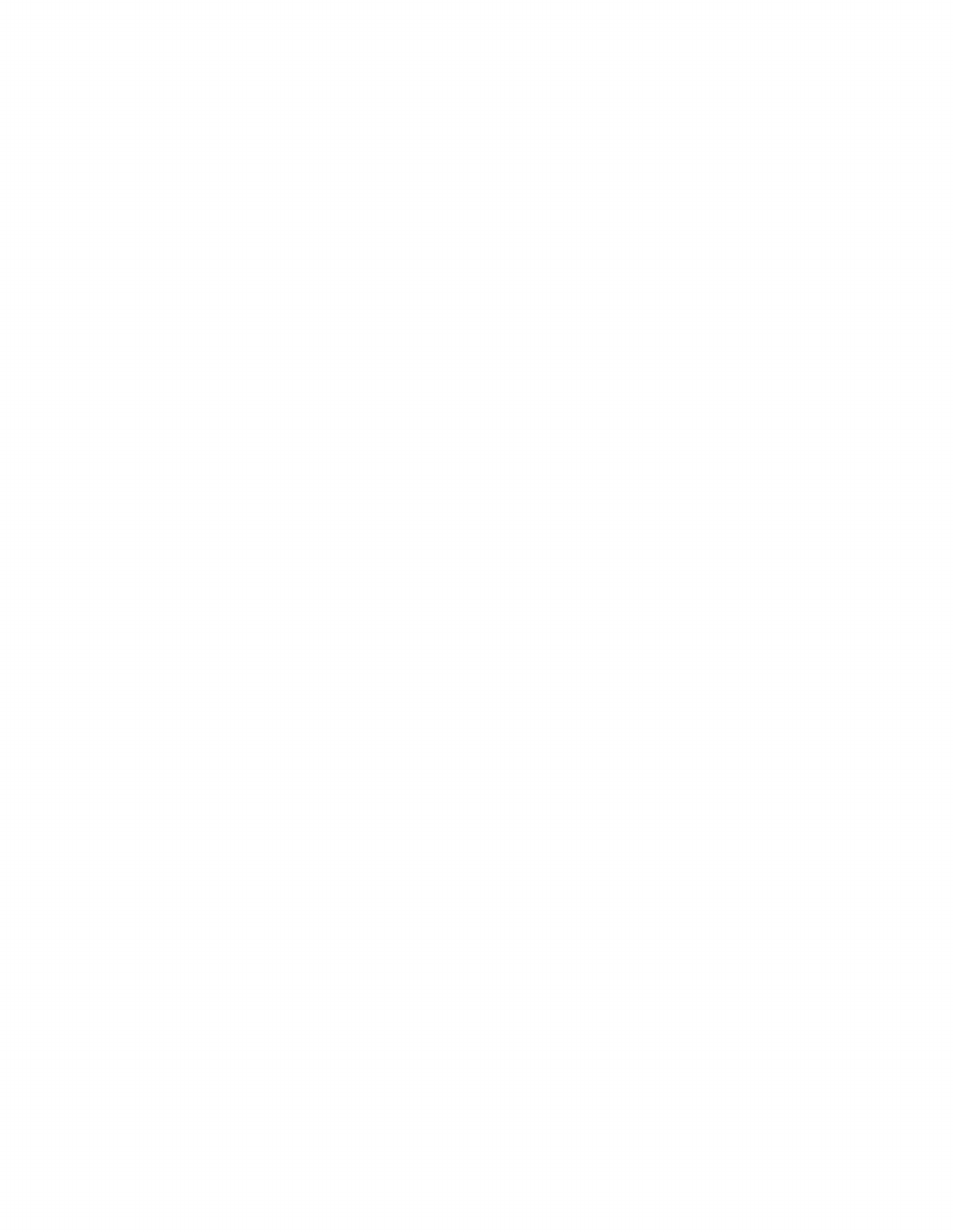Mr. Chang said he would have preferred to address the site in its entirety rather than just the one corner that a larger-scale project in the future would not be able to touch.

Ms. Guichard provided some history for the project. The Planning Department typically suggests that developers have a pre-application meeting with Planning, and made that suggestion to the applicant, but the applicant did not pursue the meeting. Planning then discovered that the former Zoning Enforcement Officer had erred in concluding that no hardscape was necessary for the Panera project. The zoning bylaw states that the hardscape must be on the side of the building; the applicant's proposal to extend the colonnade within the 40 feet setback would not have qualified as an extension of the building itself, with walls on all sides. Ms. Guichard noted that the Board did not issue a decision on the Panera project. Mr. Berry clarified that the purpose of the hardscape plaza was to help the applicant meet the 60% frontage requirement that the proposed building would not satisfy. Ms. Adachi asked if there were any alternative for meeting the frontage requirement, other than a pedestrian plaza or an expanded building: no. Mr. Chang criticized the zoning bylaw for burdening lessees.

Mr. Erikson noted that the applicant had removed the one proposed parking space because it opened up the applicant to the perception that it was seeking to modify the access.

Jim Snyder-Grant, Half Moon Hill: suggests changing the name to 111 Grill since it is already located right at Route 111. Kelley's Corner is a bike-parking wasteland. The intent of the bike-parking bylaw is to change the current situation. The plan states one bicycle spot per 20 parking spaces, or 15 bike spaces for the entire parcel of 286 parking spaces. But perhaps the Board's approval of the project will require a variance to allow a smaller number of bike-parking spaces. In the alternative, a calculation based on proposed seating, 63 or 80, yields 4 bike spaces. The plan currently shows 3 spaces. Ms. Green asked why the calculation of bike spaces involved looking at the application rather than the entire lot; Ms. Guichard said that the limits of the project, in this case, the seating, determined the require number of bike spaces.

Mark Johnson, Ryan Development LLC – distributed to the Board copies of the zoning bylaw provision, Section 5.6.3.2, regarding Kelley's Corner pedestrian plazas. Mr. Johnson reviewed the bylaw description of pedestrian plazas, noting that the bylaw did not say that the plaza had to be adjacent to or touching the building, but only at the side of the building, which the applicant's proposed hardscape would be. Mr. Johnson also focused on the bylaw definition of "lot," stating that the former ZEO's interpretation had been correct in determining the 60% frontage requirement based on the lease area rather than entire lot; Mr. Johnson also cited some MA court decisions that supported his conclusion. Ms. Green requested a continuance, Mr. Berry requested that Town Counsel follow up with the cited court decisions. Ms. Adachi move to approve a continuance to January 25, 2016, with staff comments to be available by January 4, 2016, and with no extension of the 90-day decision deadline, Mr. Berry seconded, 4 Ayes, 1 Nay (Mr. Chang)

Board of Assessors Tax Classification Hearing: Brian McMullen, Chief Assessor, presented the recommendation of the Board of Assessors Tax Classification recommendation.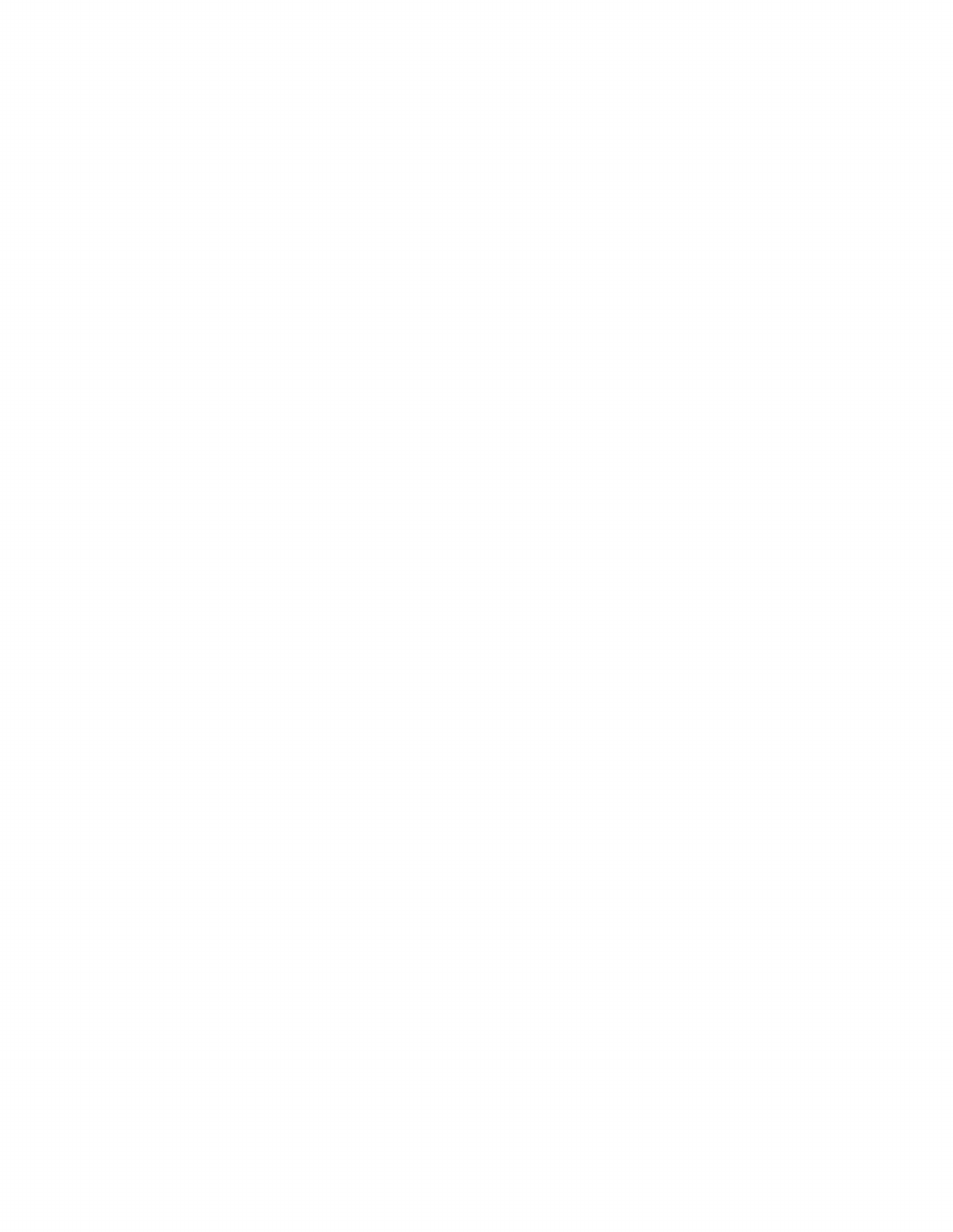Ms. Adachi move to adopt a residential factor of 1.0 resulting in a Uniform Tax Rate of \$19.23, Ms. Osman seconded. All Ayes (5-0)

Ms. Adachi moved to not grant an Open Space Discount, Ms. Osman seconded. All Ayes (5-0) Ms. Adachi moved to not adopt a Residential Exemption, Ms. Osman seconded. All Ayes (5-0) Ms. Adachi moved to not adopt a Small Commercial Exemption, Ms. Osman seconded. All Ayes (5-0)

Transfer of Stock, Indoor Sports Management: Tom Moore, owner, representing Indoor Sports Management, Inc. Ms. Adachi move to approve the transfer of stock, Mr. Chang second. All ayes (4-0)

### Selectmen's Business

Approve Land Stewardship Committee Mission Statement: Ms. Adachi presented a history of the Land Stewardship Committee which long had been operating as essentially a subcommittee of the Conservation Commission without formal authorization by the Board. Board approval required the creation of a mission statement, an endeavor that started in 2009 and after years of debate, editing, Town Counsel review and further debate, has received the approval of the LSC and the Conservation Commission and now is ready for the Board's approval. . Ms. Osman asked if LSC members are considered land stewards; Mr. Snyder-Grant refers to the committee members as land stewards. Ms. Adachi move to approve the Land Stewardship Committee mission statement, Ms. Osman second, All Ayes (5-0)

Discussion of Proposed Acton-Boxborough Regional District Capital Planning Committee: Ms. Green explained that Superintendent Glenn Brand had asked the Selectmen to nominate 2 people for the AB Capital Planning Committee,. Boxborough designated 2 Finance Committee members as their representatives. Mr. Ledoux commented that he has not seen a charge for this committee and that there will be further discussion at the Acton Leadership Group on Thursday.

Update on Minuteman Regional Technical High School: Ms. Adachi gave an update and sought feedback about the latest proposed additions to the MRVTHS amended regional agreement and the possibility of a special town meeting in February to approve the regional agreement. The latest proposed amendments result from the 12/2 meeting of the member-community Selectmen-representatives (for further detail, see Ms. Adachi's Selectman's Report for 12/7). Mr. Ledoux said that the Town Moderator will be out of town until mid-March so a substitute moderator would be necessary, and the Town would need the draft language for the article. The Board was not prepared to call a Special Town Meeting just yet; and Ms. Green did not care for the proposed host-community payment to Lincoln.

## Selectmen's **Reports:**

Selectmen Reports are included in the agenda packet on docushare. There were no questions.

# Consent **Agenda**

Ms. Osman held item 9.

Mr. Chang move to approve consent items  $8$ ,  $10 - 17$ , Mr. Berry seconded., seconded. All Ayes (5-0) Mr. Chang moved to approve item 9, Mr. Berry seconded. All Ayes (5-0)